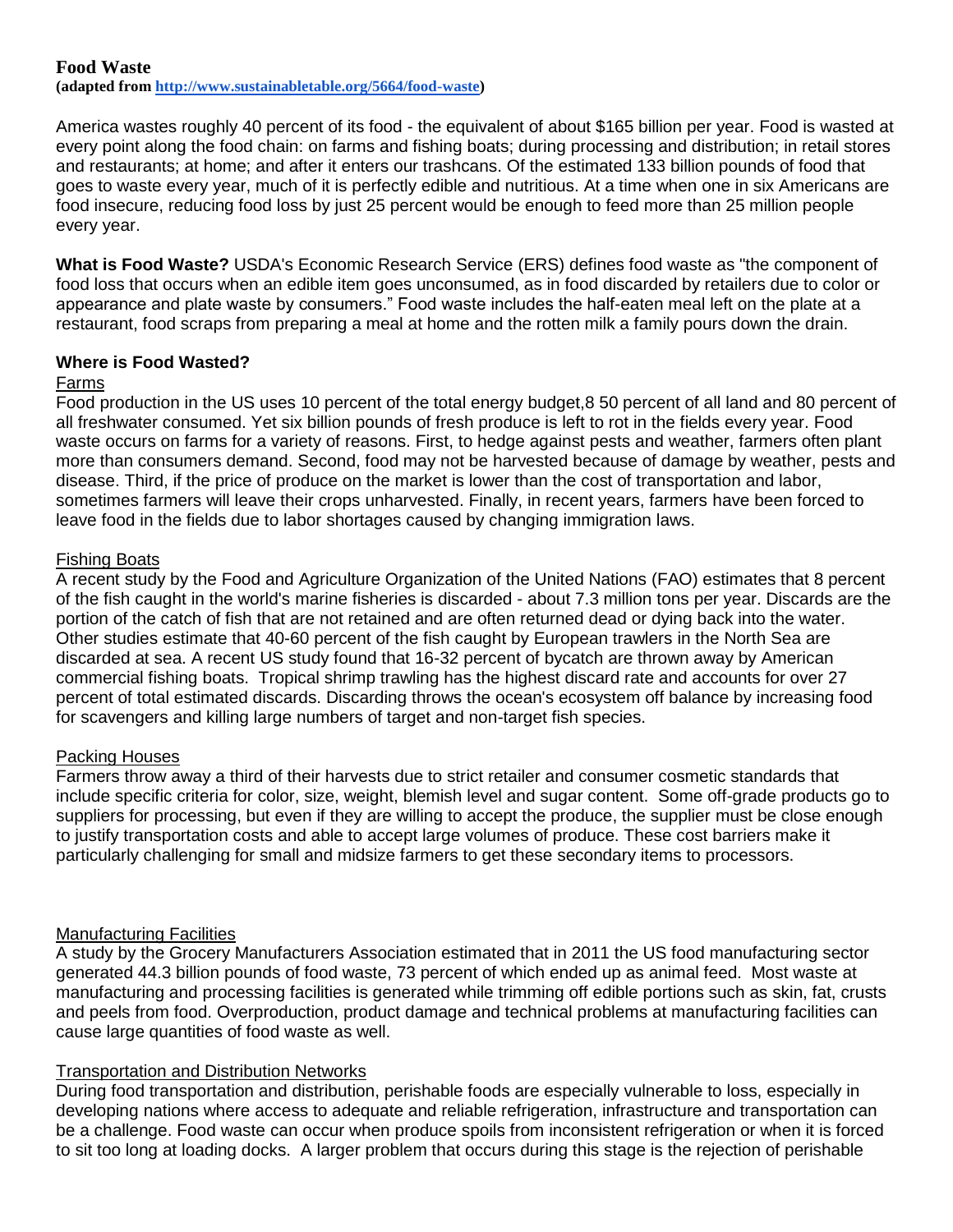food shipments, which are thrown out if another buyer cannot be found quickly. Even if these goods make it to market, they are often wasted anyway because they have shorter shelf lives. Sometimes these rejected shipments are donated to food rescue organizations but often the quantities are so large it is difficult for them to accept the food.

## Retail Businesses

An estimated 43 billion pounds of food were wasted in US retail stores in 2008. This is particularly disconcerting given that in 2013, 14.3 percent of American households were food insecure. Most of the loss in retail operations is in perishables including baked goods, produce, meat, seafood and prepared meals. The USDA estimates that supermarkets lose \$15 billion annually in unsold fruit and vegetables alone. Unfortunately, wasteful practices in the retail industry are often viewed as good business strategies. Some of the main drivers for food loss at retail stores include: overstocked product displays, expectation of cosmetic perfection, oversized packages, the availability of prepared food until closing, expired "sell by" dates, damaged goods, outdated seasonal items, over purchasing of unpopular foods and low staffing. Currently, only 10 percent of edible wasted food is recovered each year in the US. Barriers to recovering food are liability concerns, distribution and storage logistics, and funds needed for gleaning, collecting, packaging and distribution. [The Good Samaritan Food Donation Act,](http://www.feedingamerica.org/ways-to-give/give-food/become-a-product-partner/protecting-our-food-partners.html) signed into law in 1996, provides legal liability protection for food donors and recipients and tax benefits for participating businesses. However, awareness about this law and trust in the protections it offers remains low.

### **Restaurants**

Approximately four to ten percent of food purchased by restaurants is wasted before reaching the consumer. Factors that contribute to food waste at restaurants include oversized portions, inflexibility of chain store management and extensive menu choices. According to the Cornell University Food and Brand Lab, on average, diners leave 17 percent of their meals uneaten and 55 percent of edible leftovers are left at the restaurant. This is partly due to the fact that portion sizes have increased significantly over the past 30 years, often being two to eight times larger than USDA or FDA standard servings. Kitchen culture and staff behavior such as over-preparation of food, improper ingredient storage and failure to use food scraps and trimmings can also contribute to food loss. All-you-can-eat buffets are particularly wasteful since extra food cannot legally be re-used or donated due to health code restrictions. The common practice of keeping buffets fully stocked during business hours (rather than allowing items to run out near closing) creates even more waste.

# **Households**

Approximately 40-50 percent of food waste and 51-63 percent of seafood waste in the US happens at the consumer level. In the US, an average family of four wastes 1,160 pounds of food annually, (about 25 percent of the food they buy), costing them \$1,365 to \$2,275 per year. In terms of total mass, fresh fruits and vegetables account for the largest losses at the consumer level (28 percent), followed by dairy (17 percent), meat (12 percent) and seafood (33 percent). Major contributors to household food waste include:

- 1. Food Spoilage About two-thirds of food waste at home is due to food not being used before it goes bad. Food spoilage at home occurs due to improper storage, lack of visibility in refrigerators, partially used ingredients and misjudged food needs.
- 2. Over-Preparing The remaining third of household food waste is the result of people cooking or serving too much food. Cooking portions have increased over time and large meals often include more food than we can finish. The Cornell Food and Brand lab found that since 2006, serving sizes in the classic cookbook The Joy of Cooking have increased 36 percent. In addition, people often forget to eat leftovers and end up throwing them away.
- 3. Date Label Confusion According to [a 2013 study](http://www.gracelinks.org/blog/3163/food-date-labels-consumer-safeguard-or-confusing-waste-of-f) by Harvard Law School and the Natural Resources Defense Council (NRDC), an estimated 90 percent of Americans prematurely discard food due to confusion over the meaning of date labels (e.g., "sell by," "best if used by," "expires," etc.). In reality, "sell by" and "use by" dates are not federally regulated and only serve as manufacturer suggestions for peak quality. Research on date labeling from the UK suggests that standardizing food date labeling and clarifying its meaning to the public could reduce household food waste by as much as 20 percent.
- 4. Overbuying Sales on unusual products and promotions that encourage impulse and bulk food purchases at retail stores often lead consumers to purchase items that do not fit into their regular meal plans and spoil before they can be used.